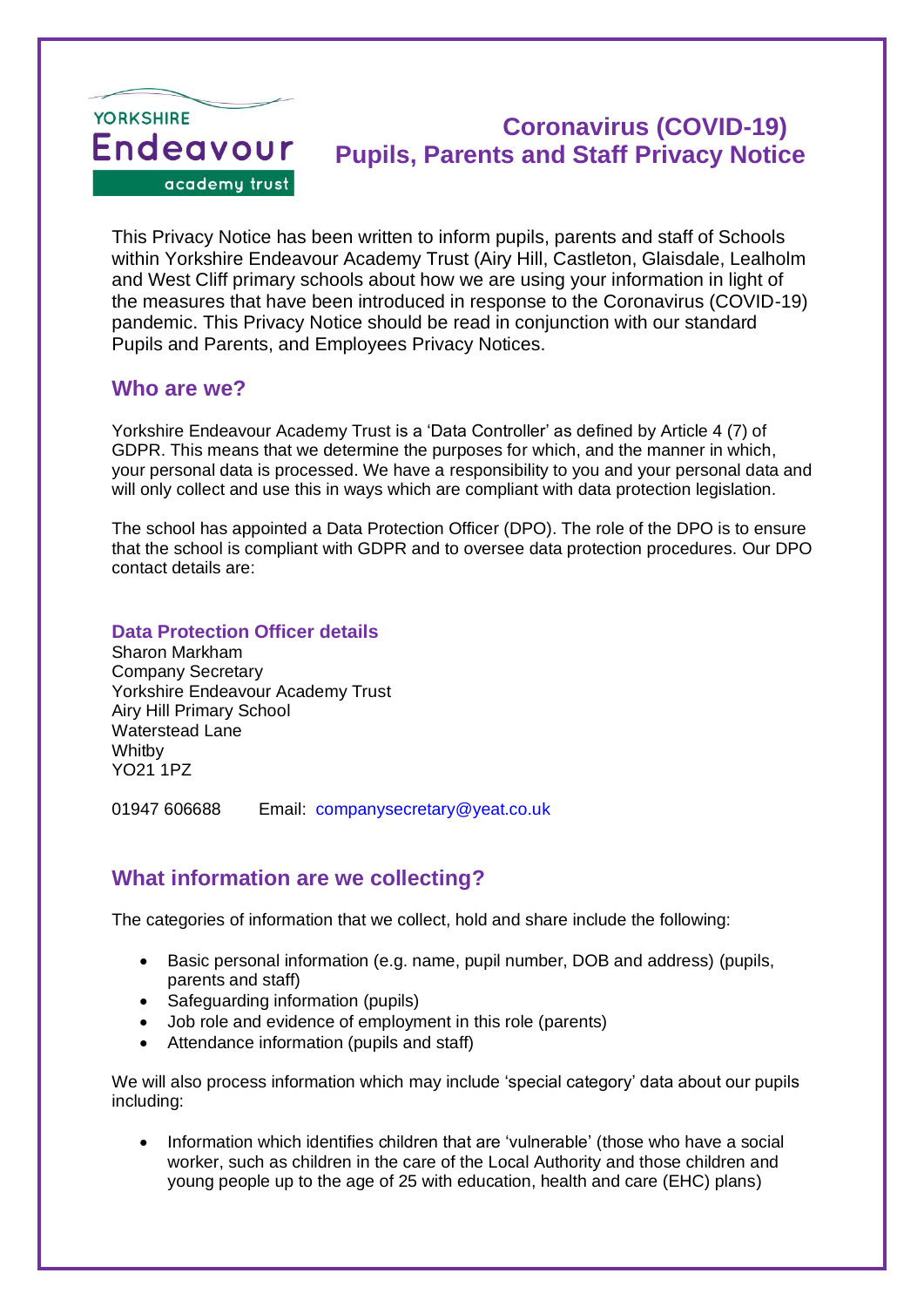• Relevant medical information (pupils and staff).

### **Why do we process your personal data?**

We are processing this information to facilitate the provision of care for vulnerable children and the children of critical workers.

This involves:

- Processing pupil information to facilitate their learning and meet any care requirements that they have.
- Processing parents' employment information to confirm their status as a critical worker.
- Processing the information of staff members who have been redeployed in order to meet resourcing needs.

Any personal data that we process about our pupils and parents for these purposes is done so in accordance with Article 6 and Article 9 of GDPR:

Article 6 (d) public task as supported by the Education Act 2002 for maintained schools (Section 175) or Non Maintained Schools Regulations 1999 for non-maintained schools (Section 3).

Article 9.2(i) of GDPR, where it is in the public interest on Public Health Grounds. This data is processed under the obligations set out in Public Health legislation (Regulations 3(1) and (4) of the Health Service (Control of Patient Information) Regulations 2002 (COPI)) which allows the sharing of data for COVID related purposes and where it is carried out by [a health care professional OR someone who owes an equivalent duty of confidentiality to that data].

Please refer to our standard Pupils and Parents and Employees Privacy Notices for further information about the lawful basis we rely upon to process your data.

#### **Who do we obtain your information from?**

Much of the information we process will be obtained directly from you. We will also process information received from:

- Department for Education (DfE)
- Local Education Authority. If your child is attending one of our schools as a result of the COVID-19 pandemic response and your child's previous school was in a neighbouring LEA, then we may need to obtain information from this LEA.
- Previous schools attended

#### **Who do we share your personal data with?**

We are obliged to share attendance data with the Department for Education during this time. The following information will be shared:

1. The names of all children who are in attendance on each day

2. If the child is not enrolled at your school, the name of the school where the child is enrolled

3. Whether the child is present on each day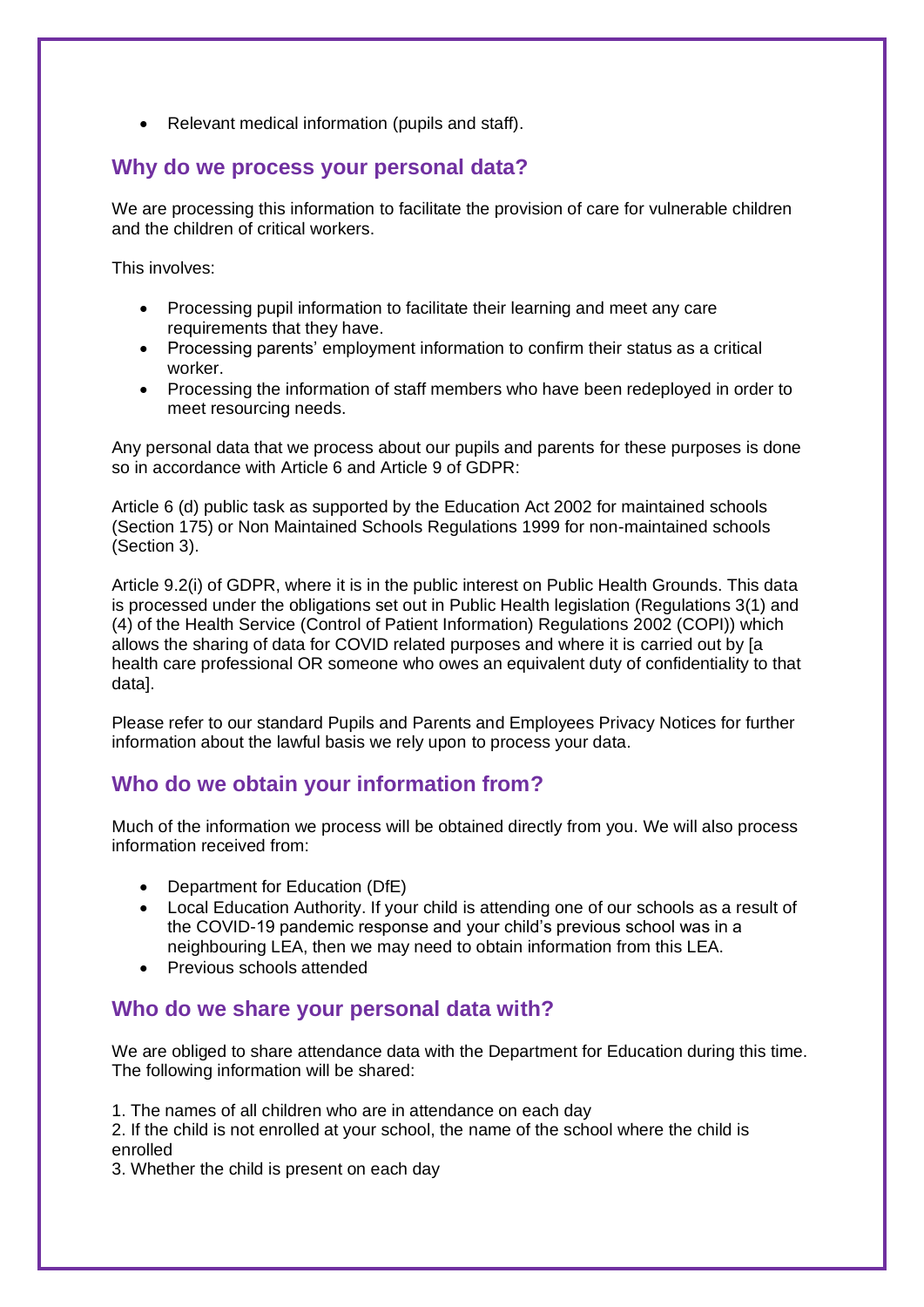4. Whether the child has parents who are critical workers

5. If the child is vulnerable e.g. they have on an education health and care plan (EHCP), have a social worker (CiN), or are looked after children

6. If the child is on an EHCP

7. If the child has a social worker

8. The time the child signed into the school

9. The time the child signed out of the school

10. The number of children or staff members that are ill, isolating, shielding and whether there is a suspected or confirmed case of COVID-19.

11. The number of children or staff members who have been asked to self-isolate by the NHS Test and Trace system.

12. The number of children or staff members living with a clinically extremely vulnerable person.

We may also be required to share information with neighbouring Local Education Authorities if your child is attending our one of our schools as a result of the COVID-19 pandemic response and your child's previous school was in a neighbouring LEA.

For further details about who we share information with, please see our full Pupil and Parents and Employees Privacy Notices.

## **How long do we keep your personal data for?**

We will only retain your data for as long as it is necessary to do so. In respect of parents, we will not retain a copy of the evidence that you provide to us to prove that you are a critical worker.

For further details about retention of your data, please refer to our full Pupils and Parents and Employees Privacy Notices.

# **What rights do you have over your data?**

Under GDPR data subjects have the following rights in relation to the processing of their personal data:

- to be informed about how we process your personal data. This notice fulfils this obligation
- to request access to your personal data that we hold, and be provided with a copy of it
- to request that your personal data is amended if inaccurate or incomplete
- to request that your personal data is erased where there is no compelling reason for its continued processing
- to request that the processing of your personal data is restricted
- to object to your personal data being processed

If you have any concerns about the way we have handled your personal data or would like any further information, then please contact our DPO on the address provided above.

If we cannot resolve your concerns you may also complain to the Information Commissioner's Office (the Data Protection Regulator) about the way in which the school has handled your personal data. You can do so by contacting:

First Contact Team